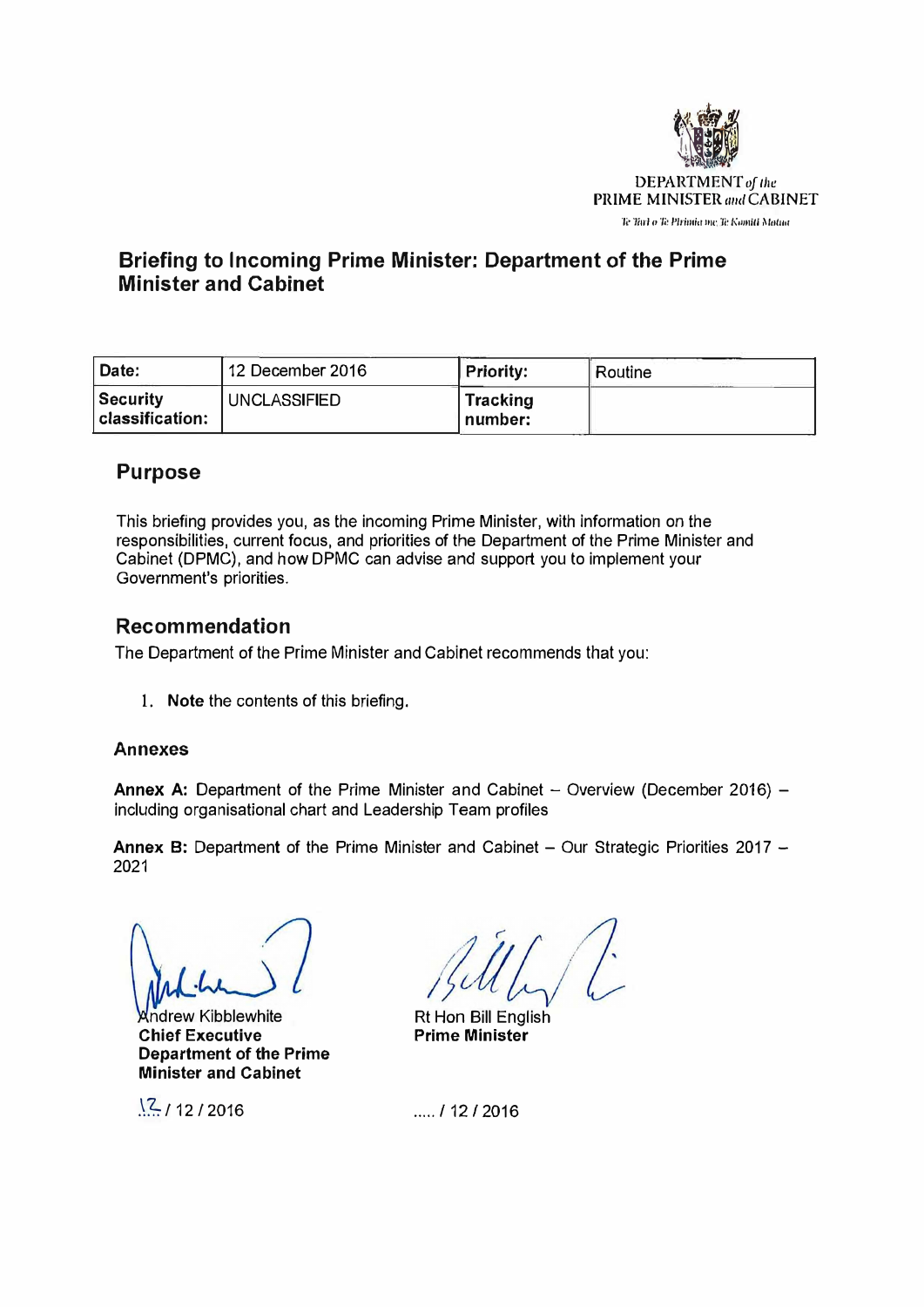### **UNCLASSIFIED**

# **Briefing to Incoming Prime Minister: Department of the Prime Minister and Cabinet**

## **Overview**

- 1. This briefing provides you with information on the Department of the Prime Minister and Cabinet (DPMC), including our responsibilities and current focus and priorities. DPMC's Executive Leadership Team would welcome the opportunity to meet with you to discuss these in the New Year.
- 2. Alongside and subsequent to this briefing, you can also expect:
	- a. A briefing from the Policy Advisory Group on policy priorities.
	- b. A briefing from the Cabinet Office on the constitutional and procedural aspects of your becoming Prime Minister.
	- c. Briefings from the Security and Intelligence Group on security and intelligence issues and your role within the National Security System.
	- d. A briefing from your Chief Science Advisor, Professor Sir Peter Gluckman.

## **Current state of the Department**

- 3. DPMC is united by our overarching purpose: advancing a confident, well-governed, and secure New Zealand. To deliver our purpose, we perform four core functions:
	- a. Executive government advice and support serving the Prime Minister and Cabinet.
	- b. Constitution and nationhood supporting well-conducted government.
	- c. National Security  $-$  Risk and Resilience  $-$  leading an effective National Security System including the Ministry of Civil Defence and Emergency Management (MC DEM) and cross-government arrangements across the '4Rs' of risk management: reduction, readiness, response, and recovery.
	- d. Greater Christchurch regeneration providing leadership and coordination of the Crown's regeneration effort.
- 4. Until 2014, we were a small agency of fewer than 120 FTEs. However, with the incorporation of the MCDEM in April 2014, inheriting certain functions of the Canterbury Earthquake Recovery Authority (CERA) in March 2016, and changes to the Security and Intelligence Group, our headcount has steadily grown.
- 5. DPMC is now a mid-sized agency of seven Business Groups, with approximately 250 staff in Auckland, Wellington, and Christchurch. We now serve Ministers with responsibilities relating to the intelligence agencies, communications, civil defence, and the regeneration of Greater Christchurch.
- 6. We also advise and support the Governor-General to carry out her role, and provide a key liaison point with your Chief Science Advisor, who provides you with strategic and operational advice on science and science policy issues.

## **Our priorities**

7. Our core business is enabling effective executive government. This means providing, on a daily basis, advice and support to you, Cabinet, and the Governor-General. We aim to provide you with a key advantage  $-$  expert advice on policy and process  $-$  and help translate government priorities into action.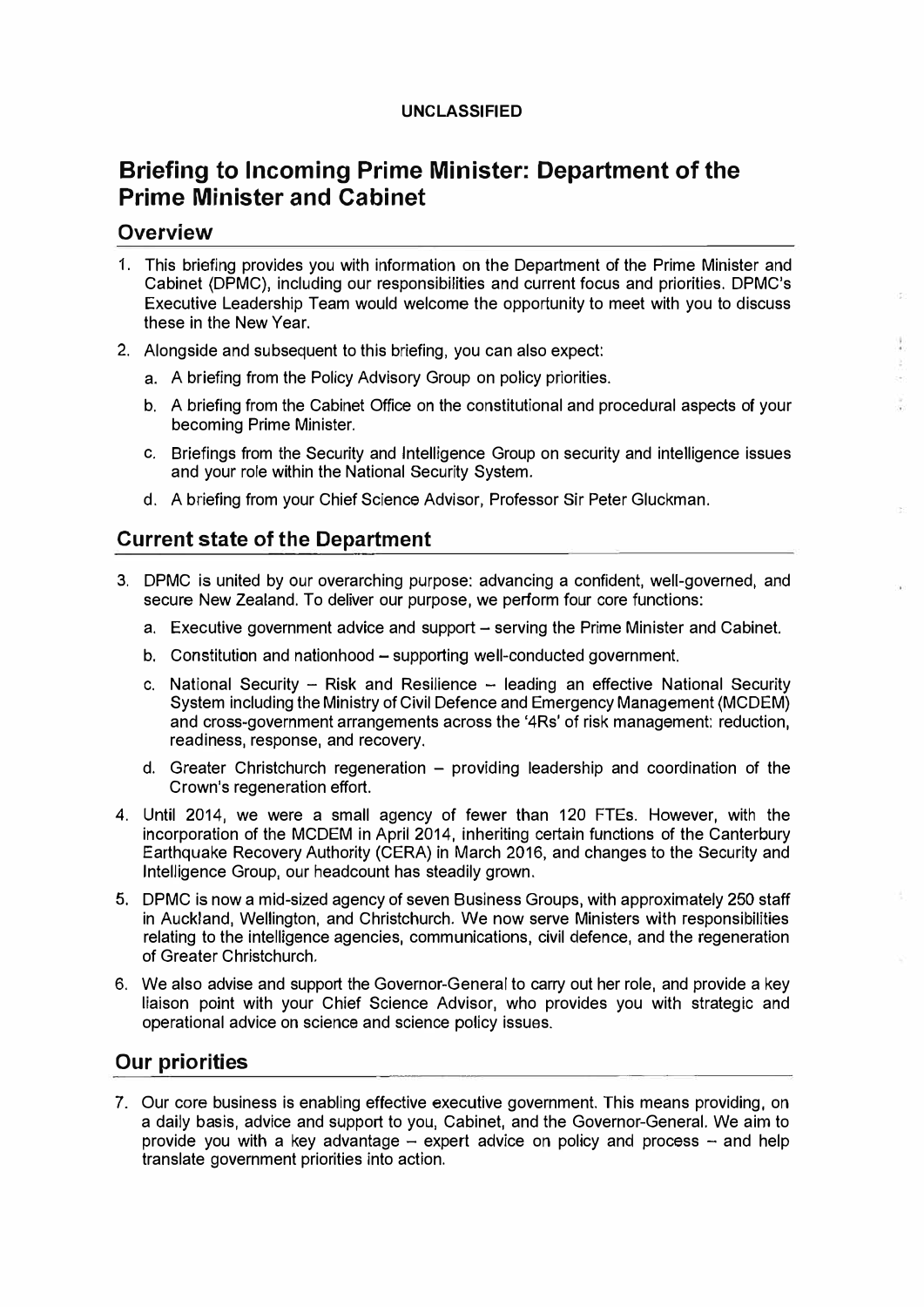#### **INCLASSIFIED**

- a. IDPMC's most important task is to remain agile and able to focus on your priorities and the issues of the day. However, to focus our wider work programme we have also developed five medium-term strategic priorities - our 'Challenges'.
- 9. We will touch on this further when we meet with you. Our Challenges, outlined in further detail in Annex B, are:
	- a. The public service understands, delivers, and helps shape the Government's priorities.
	- b. Governance fort he 21<sup>st</sup> Century.
	- c. New Zea1landers understand and celebrate the institutions and processes that contribute to a strong, shared, sense of national identity.
	- d. Increase New Zealand's resilience through leading and building a risk-based, community-focussed, and integrated National Security System.
	- e. Leaving residents and agencies confident in the future of greater Christchurch.

## **Current areas of focus for DPMC**

10. There are five Business Groups which have issues you should consider as Prime Minister and Minister for National Security and Intelligence. Further detail on our complete organisational profile can be found in the attached A3 (Annex A).

*Ministry of Civil Defence and Emergency Management (50 staff)* 

- 11. MCDEM manages the central government response to large-scale emergencies, and has been leading and coordinating the government response to the Kaikoura earthquake. MCDEM expects to see significant and ongoing claims to the government from affected local authorities for reimbursement of the costs of response and recovery.
- 12. MCDEM is also working on the following immediate priorities:
	- a. Supporting a recently appointed National Recovery Manager to manage recovery from the Kaikoura earthquakes for the government.
	- b. Producing supporting documentation and assisting councils and other government agencies to give effect to three pieces of legislation to assist the recovery from the Kaikoura earthquakes.



- 13. In addition, MCDEM has the following Ministerial priorities:
	- a. Delivering a new public education programme to promote earthquake and tsunami preparedness in a way that is easy to understand by everyone.
	- b. Active monitoring, alerting, and warning of emergencies including delivering an upgrade to the National Warning System.
	- c. Delivering the National Disaster Resilience Strategy 2017.
	- d. Developing a large-scale emergency recovery framework.
- 14. This work is largely within the mandate of the Minister of Civil Defence, and you will not typically be briefed by MCDEM. However, in your rol le as Minister for National Security and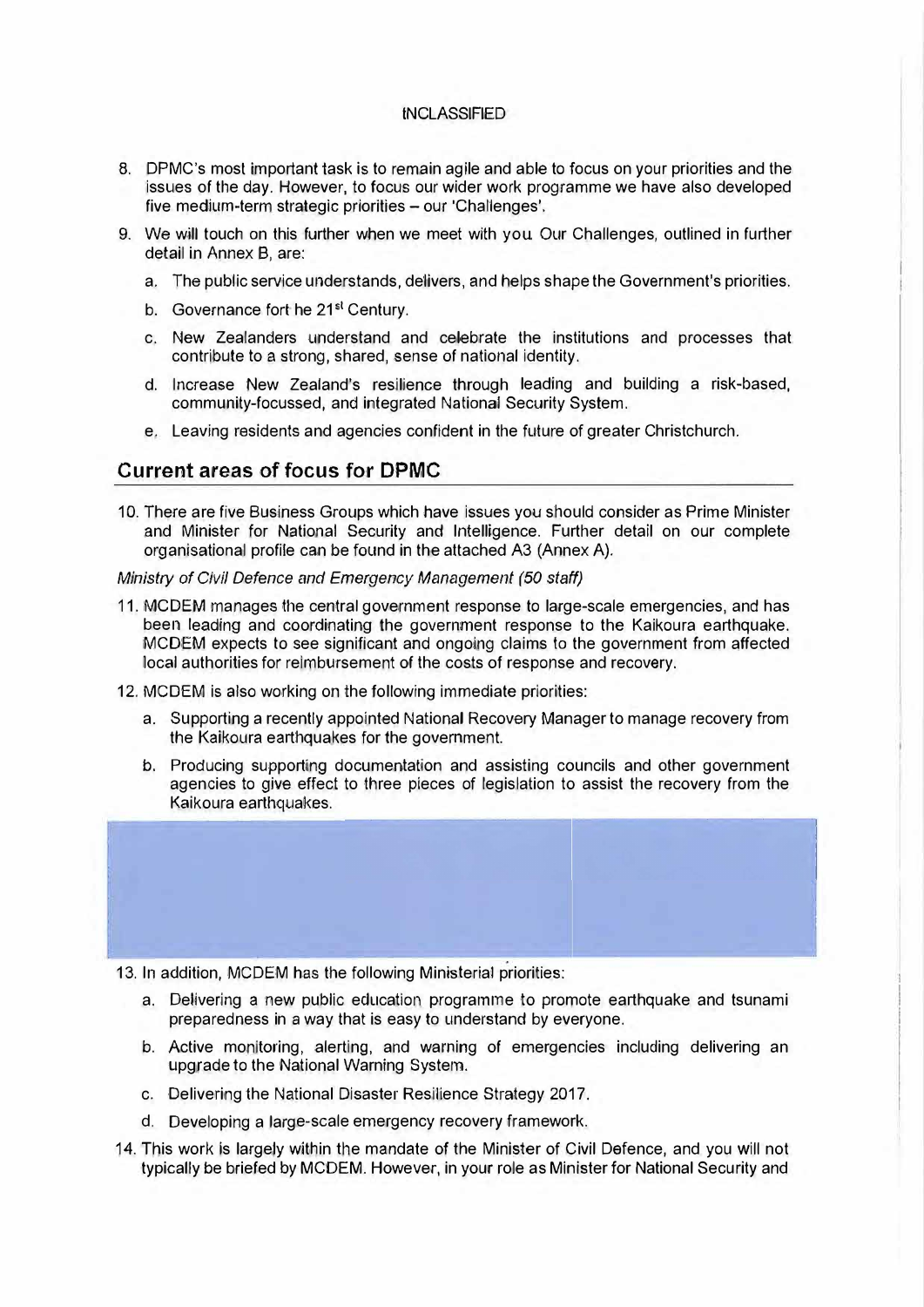## **UNCLASSIFIED**

Intelligence, you will be briefed in the course of any large-scale emergency responses or of breaking news such as a large earthquake.

#### *Security and Intelligence Group (63 staff)*

- 15. We steward the National Security System and lead cross-government responses to events via our Security and Intelligence Group (SIG). We ensure the National Security System is alert, coordinated, delivers high-quality decisions, and communicates effectively.
- 16. Our Chief Executive chairs the Officials' Committee for Domestic and External Security Coordination (ODESC), and is the 'lead official' in the Natlonal Security System. The ODESC system has three Chief Executive-level leadership boards: ODESC-G (overall governance), and the Security and Intelligence and Hazard Risk Boards.
- 17. The SIG also exercises a collaborative leadership role within the New Zealand Intelligence Community (NZIC), and its policy teams provide advice on intelligence, cyber security, and CDEM policy issues. Intelligence and Assessments (which includes the National Assessments Bureau) coordinates all-source assessments for decision-makers.
- 18. In your roles as Prime Minister and Minister for National Security and Intelligence, you will be supported by the SIG and/or MCDEM, and:
	- a. Chair the National Security Committee of Cabinet.
	- b. Review reports and assessments of intelligence, and other national security advice.
	- c. Be responslble for the policy settings and legislative framework of the sector.
	- d. Chair the Intelligence and Security Committee of Parliament.
- 19. The SIG has a number of priority work items underway that you should be aware of:
	- a. Responding to the Auditor-General's findings to improve the performance of the National Security System.
	- b. Supporting planning to improve Wellington's resilience following the Kaikoura earthquakes.
	- c. Supporting the passage of the Intelligence and Security Bill, due to be reported back to the House on 18 February 2017.
	- d. Implementing the national security intelligence priorities.
	- e. Implementing the national cyber security strategy.
- 20. National security issues are otherwise governed by relevant Chief Executives and statutory office holders. Both security and intelligence issues, as well as hazard risk issues, are separately assessed, prioritised, and treated through this framework and the resulting advice to Ministers.

#### *Greater Christchurch Group (45 staff)*

- 21. With the disestablishment of CERA a number of entities picked up roles including Otakaro Limited, Regenerate Christchurch and DPMC. Our Greater Christchurch Group (GCG) has taken on responsibility for coordination of the Crown's regeneration *effort,* partnering with central and local agencies to support the transfer of responsibility for leading regeneration back to local entities.
- 22. Once the transition to local leadership is complete, it is anticipated that the GCG will be disestablished as a separate Business Group.
- 23. The previous Prime Minister visited Christchurch on a monthly basis. The GCG is supporting planning for Canterbury earthquake commemorations on 21-22 February 2017. The combined dedication ceremony and civic memorial service will be formally hosted by you and is scheduled to run from 12.00pm - 1.30pm on 22 February 2017.